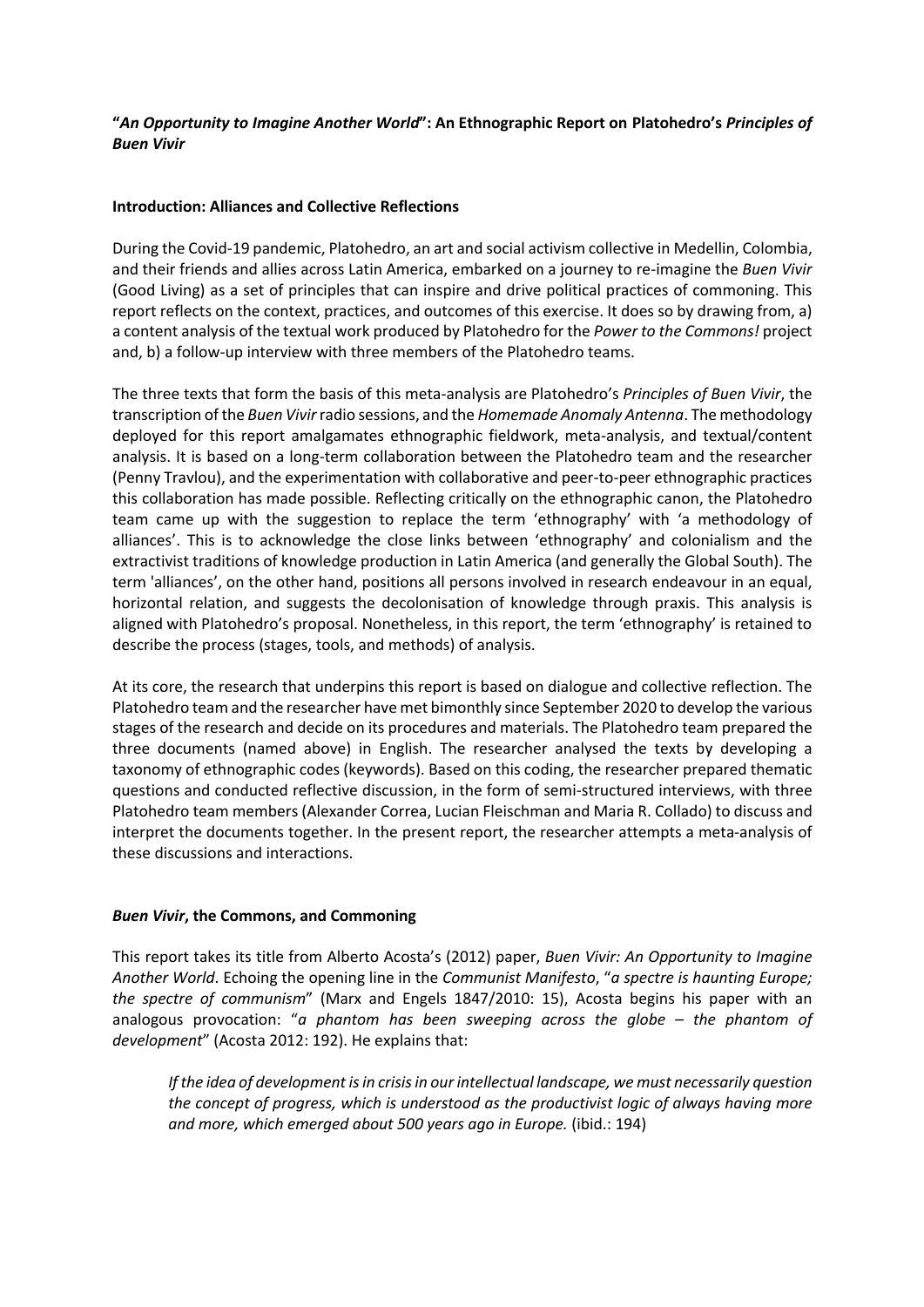In his view, looking retrospectively into other ways of living, and to ancestral knowledge and indigenous values, makes it possible to imagine another world beyond that of capitalist development and growth. He refers to the Latin American concept of *Buen Vivir*, which translates to English as 'good living', wellbeing. *Buen Vivir* is a cosmovision, a worldview, of harmonious co-habitation between humans, more-than-humans, and nature. *Buen Vivir* rejects a linear notion of progress; it is not about living better than others or in the past, but about "*life to the fullest*".

*It is not focused on achieved outcomes, but on changing the distribution of power and how the economy and society are structured, subsequently benefiting all living things*. (Gerlach 2019 online)

The notion of *Buen Vivir* has its roots in the culture of indigenous communities in the Andes. It is directly linked to what Quechua people of Ecuador call *Sumak Kawsay*: 'knowing how to live well'. *Sumak Kawsay* is a set of principles on how to live a good life, informed by the notions of measure and harmony with nature's cycles. It is worth mentioning here that the indigenous languages of Latin America have no synonym for 'development'; neither have words to describe poverty and wealth as dependent on the accumulation of commodities (Acosta 2012; Prada Alcoreza 2013). It is about a life in harmony and co-existence between humans, more-than-humans and nature and not about living better than others or exploiting others. *Sumak Kawsay* is a 'system of life' based on the process of becoming, and on learning how to live well: a way of life that is community-centric, ecologically balanced, and culturally sensitive. *Buen Vivir* is thus a contemporary interpretation of the ancestral cosmovision of *Sumak Kawsay*.

*Buen Vivir points to an ethic of that which is enough for the whole community, not just for the individual. A Buen Vivir implies an integrating holistic vision of the human being, immersed in the great earthly community, that includes, besides humans, the air, water, soil, mountains, trees, and animals; it is to be in profound community with Pachamama (Our Mother Earth), with the energies of the Universe, and with God.* (Boff, 2009 online)

Within Latin America, *Sumak Kawsay* gained further visibility and recognition by being included in the Constitution of Ecuador in 2008 in the form of the *Rights of Nature*: "*We* […] *hereby decide to build a new form of public coexistence, in diversity and in harmony with nature, to achieve the good way of living*" (www.rapid transition.org, 2018).

The Bolivian Constitution of 2009 also recognised *Buen Vivir* as a principle that should guide state action. In 2011, again in Bolivia, the *Law of Mother Nature* was the first national-level legislation in the world to bestow rights to the natural world. As well as drawing from indigenous traditions, these constitutional and legal reforms build on alternative philosophies of development that reject the neoliberal logic of extractivism (a view of the natural world as a largely inexhaustible reservoir of resources to be exploited) and the ecological and social destruction this has wrought in Latin America. These reforms signal a move towards a developmental approach that prioritises ecological balance over relentless growth. As such, *Buen Vivir* is a political praxis. "*To build Buen Vivir, we need to get rid of relations of domination and exploitation by means of decolonisation and dismantling patriarchy*" (Vega 2013: 161). It specifically calls for political action for decolonisation and towards many feminism(s), an " *equilibrium between women, men and Mother Earth, our Pachamama*" (Vega 2013: 163).

In recent years, *Buen Vivir* has generated interest internationally. Academic scholars from the Global North have attempted to link *Buen Vivir* to the Western concept of degrowth and the commons that also articulate a vision of a more equal and communal life beyond the paradigm of capitalist growth (see Altmann 2019). This is what Ramón Grosfoguel considers epistemic extractivism where the terms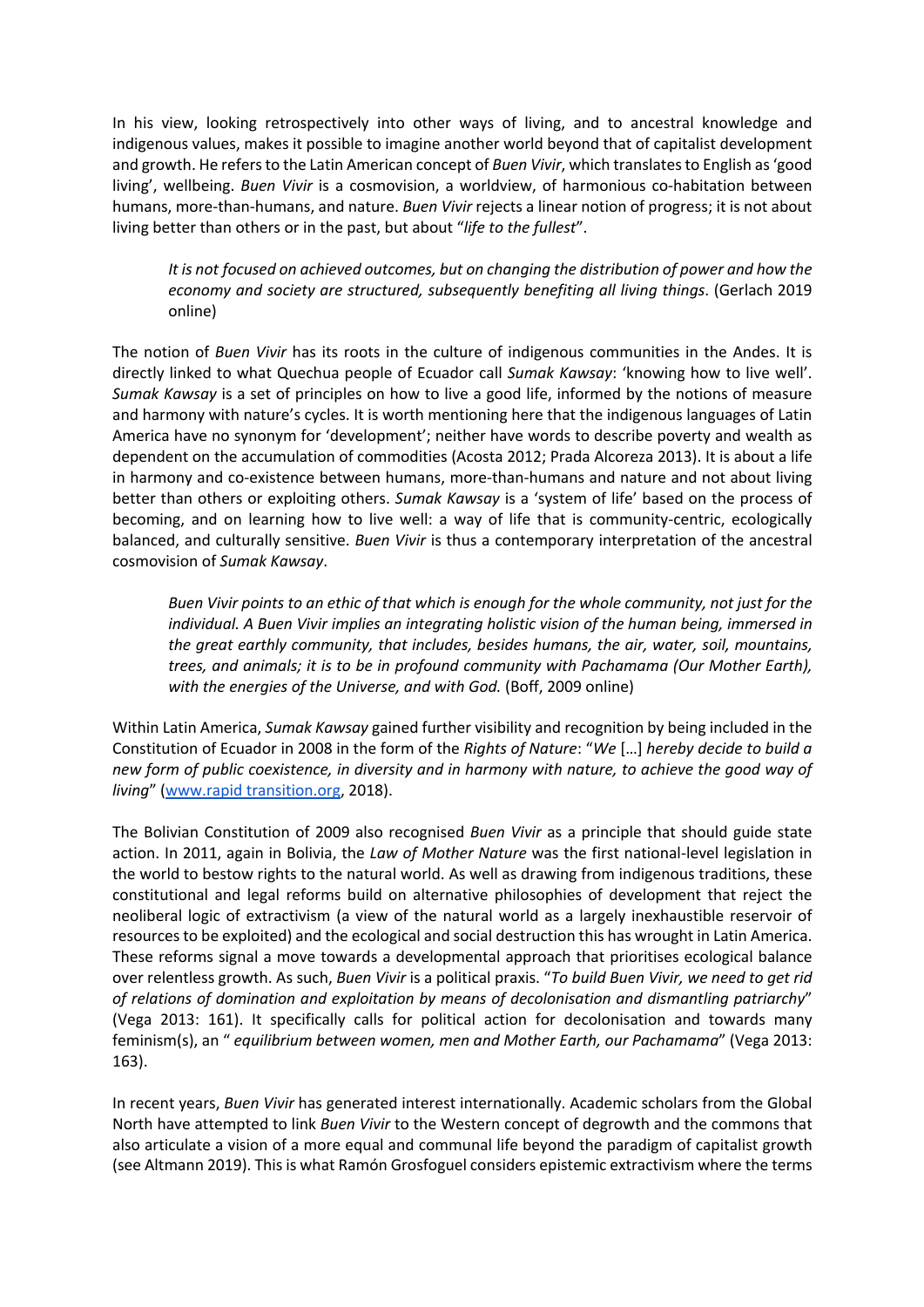as *Buen Vivir* have been colonized by Western scholarship "by introducing them in a subordinated position in the hegemonic knowledge (Grosfoguel 2015: 38). Referring to the commons in particular, there are fundamental differences with *Buen Vivir*. For instance, in her work on the governance of the commons, Elinor Ostrom (1990) explicitly refers to common pool resources and their management by people/communities. This is an anthropocentric approach that overlooks the rights of other-thanhuman subjectivities and of nature itself. Indeed, Bolivian writer on indigenous rights, Gustavo Soto Santiesteban (Soto Santiesteban and Helfrich 2015), argues that the main difference between the two concepts is that *Buen Vivir* is "cosmomorphic" and centred around Mother Nature while the commons tend to be "anthropomorphic" and based on the wider concept of law (e.g. land-use rights and governance). As a term, 'the commons' is often deployed in reference to struggles of individuals and communities to access, and acquire or defend rights to, and/or ownership of common resources. Current literature on the commons also focuses on the urban context and relates closely to Henri Lefebvre's (1990) 'right to the city' (see Harvey 2011; Stavrides 2016). For the commons, therefore, the point of departure is struggle and resistance against antagonistic stakeholders – the state and/or private corporations and other owners. *Buen Vivir*, on the other hand, has different underpinnings: at its core is a vision of equilibrium and harmonious coexistence of many species, and a way of becoming: a continuous transformation of humans, more-than-humans, and nature through the very processes of their living together. After all, *Buen Vivir* is "*an opportunity to collectively design new forms of living*" (Acosta, 2012: 195. Undoubtedly, the commons and *Buen Vivir* are very close to each other conceptually, but their point of departure differs. As activists David Bollier and Silke Helfrich (2012) suggest in their book, '*The Wealth of the Commons*', the conceptualisations of the commons – including that of *Buen Vivir* - have a specific history. Every new iteration of these concepts and principles is dependent on the specificities of the land and societies where and by which it is articulated.

What seems to quite well aligned with *Buen Vivir*, nevertheless, is 'commoning': the notion of making/becoming a common. As Massimo De Angelis writes,

*To turn a noun – commons – into a verb* [commoning] *simply grounds it in what is, after all, life flow: there are no commons without incessant activities of commoning, of (re)producing in common. But it is through (re)production in common that communities of producers decide for themselves the norms, values, and measures of things.* (De Angelis in Soto Santiesteban and Helfrich 2014 online)

Speaking about commoning rather than the commons follows the current theoretical shift towards the recognition of the processes of creating and nurturing communities as advocated, for instance, by Bollier and Helfrich (2014, 2015). This recognition is also a critique of the limited view of the commons as (only) a pool of resources (see Ostrom 1990). As Linebaugh puts it,

*To speak of the commons as if it were a natural resource is misleading at best and dangerous at worst. The commons is an activity and, if anything, it expresses relationships in society that are inseparable from relations to nature. It might be better to keep the word as a verb, an activity, rather than as a noun, a substantive*. (Linebaugh, 2008: 279).

Following this line of argument, Julie Ristau (2011), co-director of *On the Commons*, suggests that:

*the act of commoning draws on a network of relationships made under the expectation that we will each take care of one another and with a shared understanding that some things belong to all of us—which is the essence of the commons itself. The practice of*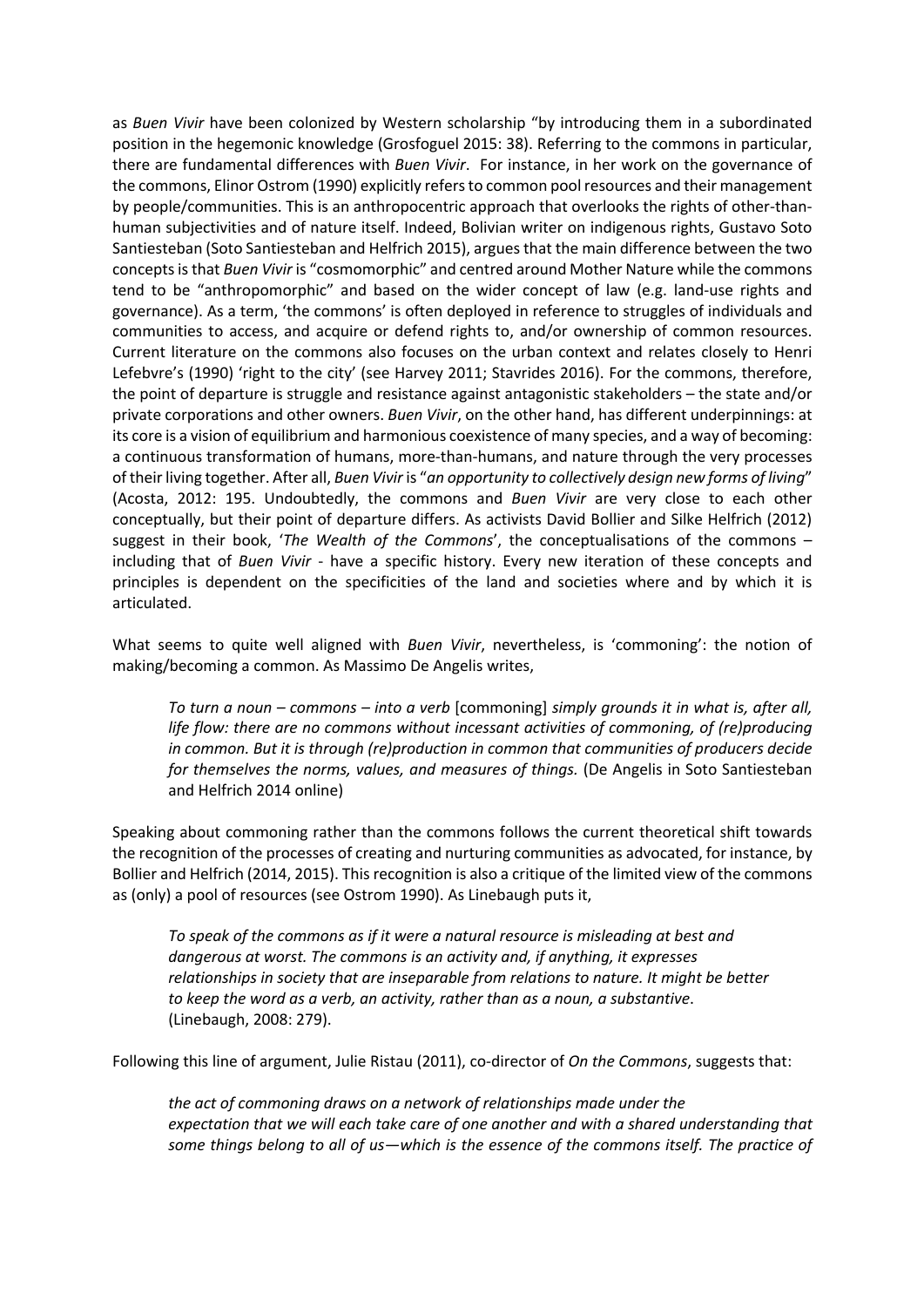*commoning demonstrates a shift in thinking from the prevailing ethic of "you're on your own" to "we're in this together".* (On the Commons, 2011, online)

Both Linebaugh (2008) and Ristau (2011) speak about the commons as an activity based on relationships where sharing and caring are integral parts of what Berlant calls "affective infrastructures" (2016: 399). The latter stem from the need to act collectively against a "broken world" (Berlant 2016, 399) such as the current pandemic crisis. In her interview for the journal *Atlantis*, Berlant argued that:

*things could happen […] if we embrace relationality over sovereign individuality as the ground for social theory and good life; […] if we begin to think differently about infrastructures and temporalities of dependence, care, and intimacy; if our project is collective and not sovereign – heroic – things could happen* (Garcia Zarran, Ledoux-Beaugrand and Berlant 2017, 14).

All above authors (Linebaugh, Ristau and Berlant) define the commons as rather living environments always in their making (never complete, fixed and/or static) and not as resources.

These theoretical underpinnings of *Buen Vivir*, commons, and commoning are necessary to clarify the way these concepts are used in this report and, specifically, how they intersect with Platohedro's ecosystem and ways of doing.

#### **A Point of Departure**

Platohedro's connection with *Buen Vivir* is long-standing. Platohedro's team members have links with the birthplaces of the *Buen Vivir* cosmovision: Ecuador and Bolivia. In 2012, Alex Correa, Platohedro's co-founder, participated in a meeting/workshop of ALER, the Latin American Association of Radio Education, in Quito, Ecuador. In its events, ALER declared the importance of participation and inclusion, harmonious coexistence with nature, democratisation of communication, and processes of good living (*Buen Vivir*). In the following year, Alex attended the *1st Latin American Congress of Living Community Culture*, in La Paz, Bolivia. The *La Paz Declaration* (2013) concluded that

*Living community culture can only be understood as part of comprehensive processes of care for our common goods, solidarity economy, equality in the distribution of wealth, and the construction of deliberative, participatory and community democracies.*

In the following year (2014), and after reflective discussions for two years with the Spanish digital artist and curator Pedro Soler, Platohedro incorporated the principles of *Buen Vivir* in their vision plan. The first meeting with Pedro Soler took place during the *LabSurLab* in 2012, a series of community lab meetings with artists and (other) participants in cultural organisations and independent art spaces, held in Quito, Ecuador. For Platohedro, *LabSurLab* was an event of major significance: this was the point of departure for their connection and commitment to the *Buen Vivir* principles. In 2013, Pedro Soler came to Medellín to participate in *ComunLab* and then in 2014, he curated the exhibition *CasAbierta*.

Platohedro recognises that *Buen Vivir* is a concept deeply ingrained in the indigenous cultures of Colombia, where, in recent years, it has gained further importance as a political praxis for indigenous people's rights. For Platohedro, the principles of *Buen Vivir* are a translation of ancestral knowledge practices to the present conditions and challenges of urban life:

*How we build relations with others; how we think about good living; how we incorporate good living in our practice. It's the opposite of thinking about progress, development. So, good living,*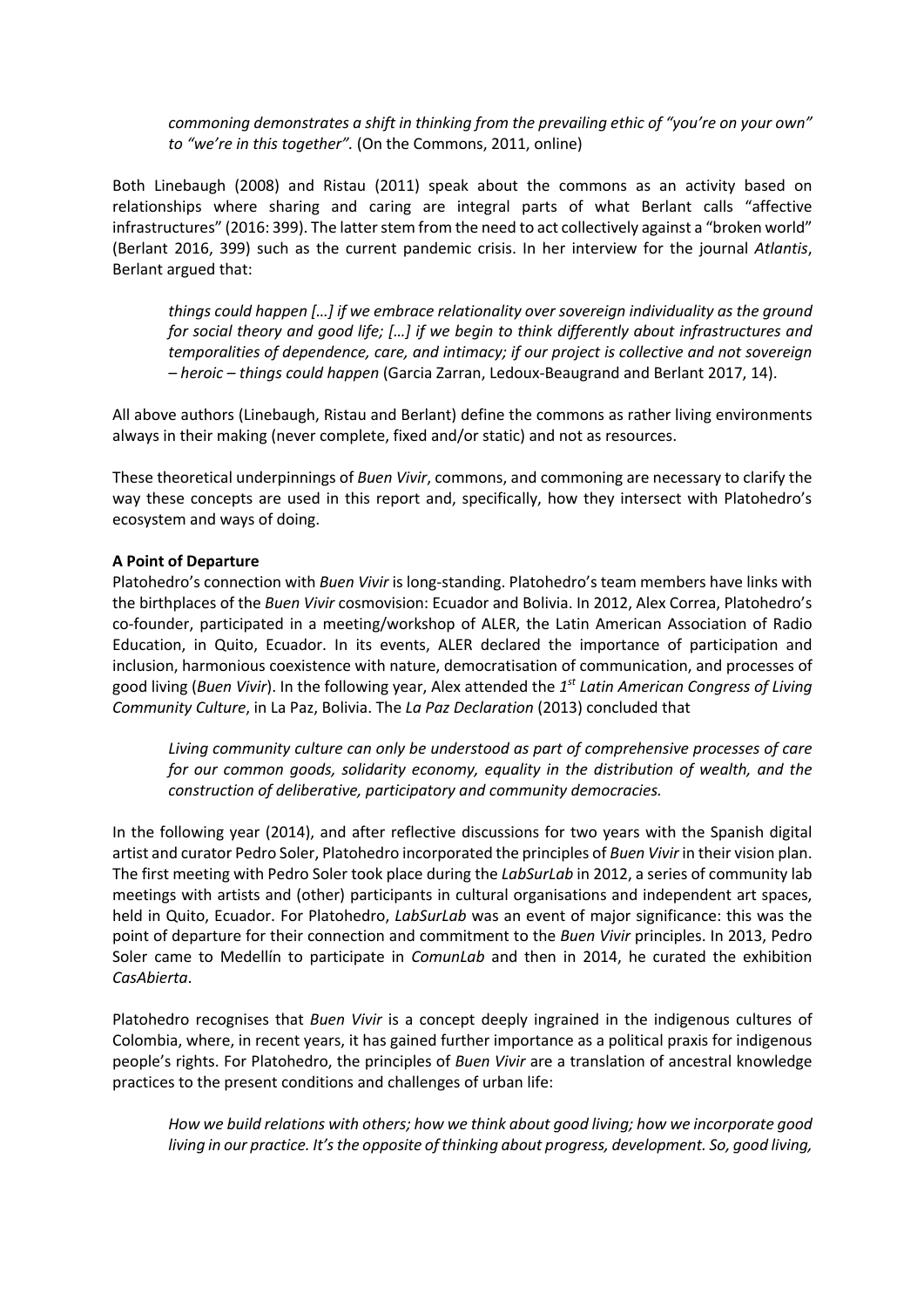*Buen Vivir, is something more: it brings the human and the natural constellations together*. (Alex Correa, interview)

In the last decade, Platohedro has been committed to incorporating the principles of *Buen Vivir* in its organisation and projects. It has also included the concept of *Buen Conocer* (to know well/good knowledge) to acknowledge the importance of following *"open, participatory and collaborative knowledge and to the sharing of that knowledge*" (Travlou, Fleischman and Correa, 2019). The current Covid-19 pandemic has inspired further reflection on how, during a systemic crisis, these principles can become even more relevant, be deployed even further, reflect interpersonal relationships, and inform the building of infrastructures of care for everyone within Platohedro.

#### **From Translation to Appropriation: Platohedro's Principles** *of Buen Vivir*

During the Covid-19 pandemic, and with Medellin in strict lockdown for several months, the Platohedro team decided that one way to check-in regularly with each other and sustain each other's wellbeing was to continue their weekly meetings online. They came up with the idea to collectively create a re-edition of the *Buen Vivir* principles so that they can check how they are feeling as a team and how the Platohedro members are feeling with themselves (Luciana Freischman, interview). What begun as a regular check-in, an exercise of connecting with each other during the pandemic, evolved into a systematic re-evaluation and update of the *Buen Vivir* principles: "*a tool to make us think how we keep working during these difficult times. It's an exercise for the cohesion of the group,* […] *a tool for being together, for not missing our common objectives"* (Luciana Fleischman, interview). Platohedro's re-edition of the *Buen Vivir* principles was also intended to be a toolkit useful to others, a gift. This idea related to the wider network of Platohedro. The gift was intended to strengthen relationships in at a moment of crisis by offering the possibility to imagine together an alternative world for collective wellbeing.

For 13 weeks, as many as the original principles of the ancestral *Sumak Kawsay*, the Platohedro team organised weekly online meetings. Each week was dedicated to one principle. The key question that directed this process was: "*how we imagine and connect, as a society and as individuals, to each principle?*". Alex Correa read to all team members the original meaning of the principle; then each person reflected separately on it. In a shared document, each team member added their understanding of the principle. These individual perspectives were then brought to the meeting, where they were shared, discussed, and merged into collective definitions to develop a reinterpretation of the principle as a mashup. This process ensured that the re-interpretation of each principle reflected the diversity of the members' ideas and perspectives. This synthesis was expressed in a carefully crafted, deliberately poetic language that often deployed metaphor and abstraction to redefine *Buen Vivir*.

The *Buen Vivir* principles themselves look like a code of practice. As mentioned earlier, *Sumak Kawsay* translates as 'knowing how to live a good life'. The concept is about knowledge production as much as life experience, in harmony with oneself, others, and nature (the Universe, the environment). For example, the principle of 'knowing how to eat well' extends beyond nutrition: it relates to nurturing, as well as to land rights, food justice, and food sovereignty in response to the pandemic crisis. As such, it is holistic, inclusive, and political. Other principles, such as 'knowing how to drink, to dream, to dance', relate more closely to self-care. Then, there are principles, such as 'knowing how to work', that focus more on the collectivity. The latter principle is directly relevant to Platohedro as a workplace, and as an organisation driven by communal work – '*minga'* in the Quechua indigenous language. "*When we work in a project, we think individually but then reflect collectively*" (Luciana Fleischman, interview). Evidently, all the 13 principles of *Buen Vivir* are relational: 'knowing how to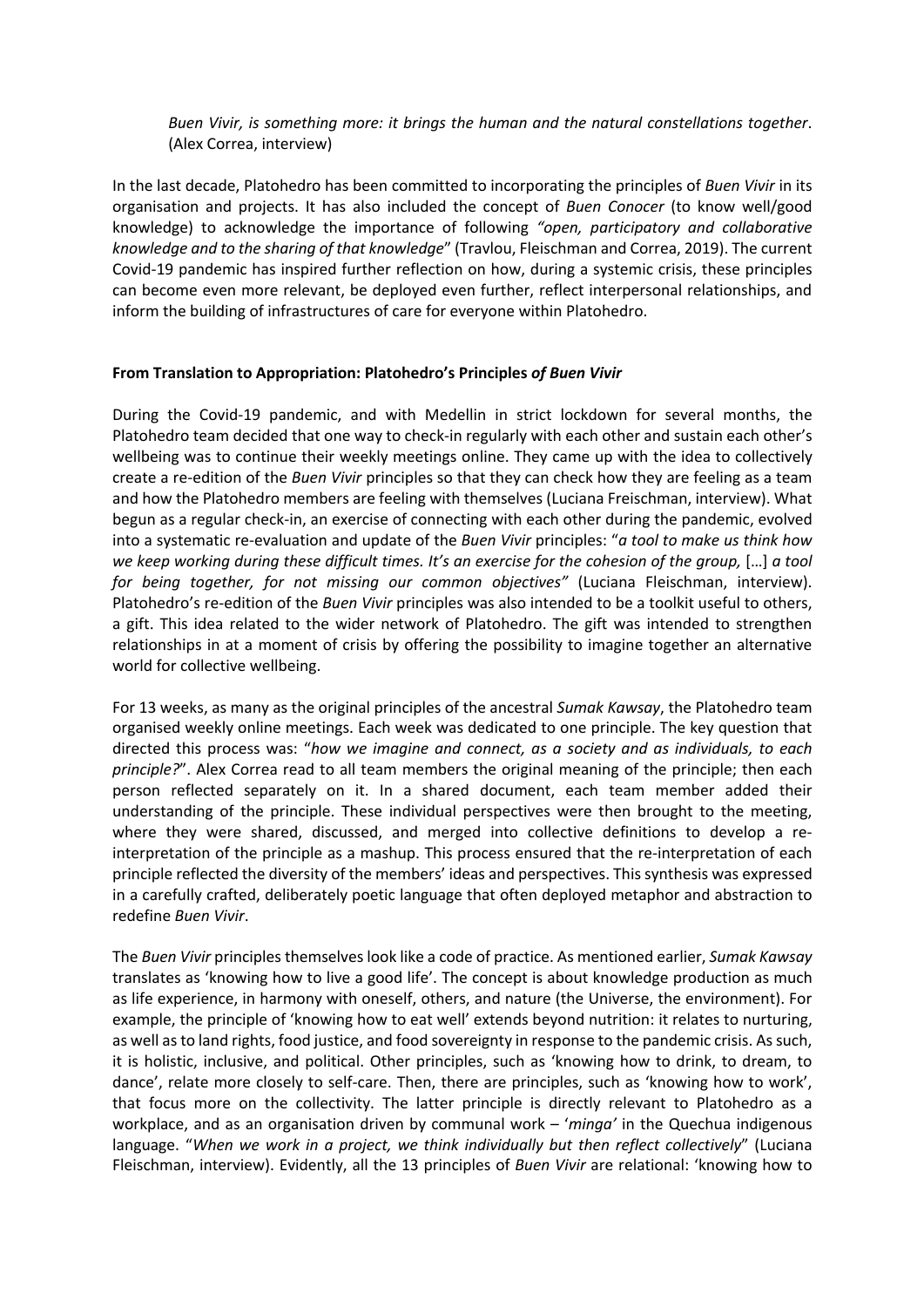eat' relates to health and land; 'knowing how to love' relates to each other and oneself; 'knowing how to dream' relates to our own inner self and extends to a collective vision.

Nonetheless, a critic could question whether a cultural organisation such as Platohedro, situated in the urban milieu of 21<sup>st</sup> century Medellin, can interpret and use an ancestral cosmovision without adulterating it, striping it of its core value. For the Platohedro team, what their re-edition of the principles of *Buen Vivir* has to offer is exactly this: a translation and adaptation of this ancestral cosmovision to the contemporary urban context.

*We are conscious that we are urban people with lifestyles very different from those of the indigenous people. When we try to take this concept* [Buen Vivir], [we do this] to repair *something in the urban life, to try to teach other ways of thinking.* (Alex Correa, interview)

*We don't try to use* [Buen Vivir] *in the traditional way; it is an appropriation. We try to adapt it, to apply it in the urban context. We are trying to add new layers to it.* (Luciana Fleischman, interview)

As Philipp Altmann suggests, *Buen Vivir* itself is "*the confluence of knowledge of different origins*"; as such, it cannot be restricted to just one indigenous idea (Altmann, 2019: 5). Doing that would be perpetuating a colonial fallacy. Indigenous knowledge does not exist in the singular (Altmann, 2019).

In our interview in December 2020, three members of Platohedro, Alex Correa, Luciana Fleischman, and Maria R. Collado, reflected on this critique of appropriation by placing *Buen Vivir* into the 'here' (Medellin) and "now" (Covid-19 pandemic). "*What does* [*Buen Vivir*] *mean for us now?* […] *Maybe, now, it means something related to care: our self-care and care for others*".

Care is, indeed, pivotal for each of the 13 principles. It is especially relevant to the current situation, and invites further reflection on what wellbeing or, better, how to live a good life, may mean at present. Platohedro's work is about activating these principles and demonstrating their full potential for individual and collective transformation in real, everyday life.

Platohedro's re-edition of the *Buen Vivir* principles goes beyond the reiteration of the ancestral knowledges and practices of *Sumak Kawsay*. It is a remix and mashup that places these principles in the current situation and juxtaposes them with concepts such as the commons and commoning, which, as Luciana Fleischman suggests, "*even if they're not the same, they're complimentary*". For Platohedro, the commons and commoning are closely related to *Buen Vivir* since they also refer to a common good. This interconnection is based on relationality:

*Buen Vivir involves everything, and* [also involves] *thinking something in common. And by 'everything', we mean also our relationships. Buen Vivir is not possible without commons, and commons are not possible without Buen Vivir. It's how we think and are together, sister to sister.* 

For the Platohedro team, their approach to the commons is illustrated in this quote: "*We started thinking of the common in singular*" (Alex Correa, interview). This word relates more to commoning, the processes and practices of the commons, a way of thinking and making of a common. It is the processes and the practices of making a commons, a good living, that connect indigenous knowledge of *Buen Vivir/Sumak Kawsay* with the wider discourse on commoning.

#### **Platohedro's Principles of** *Buen Vivir:* **Keyword Summary**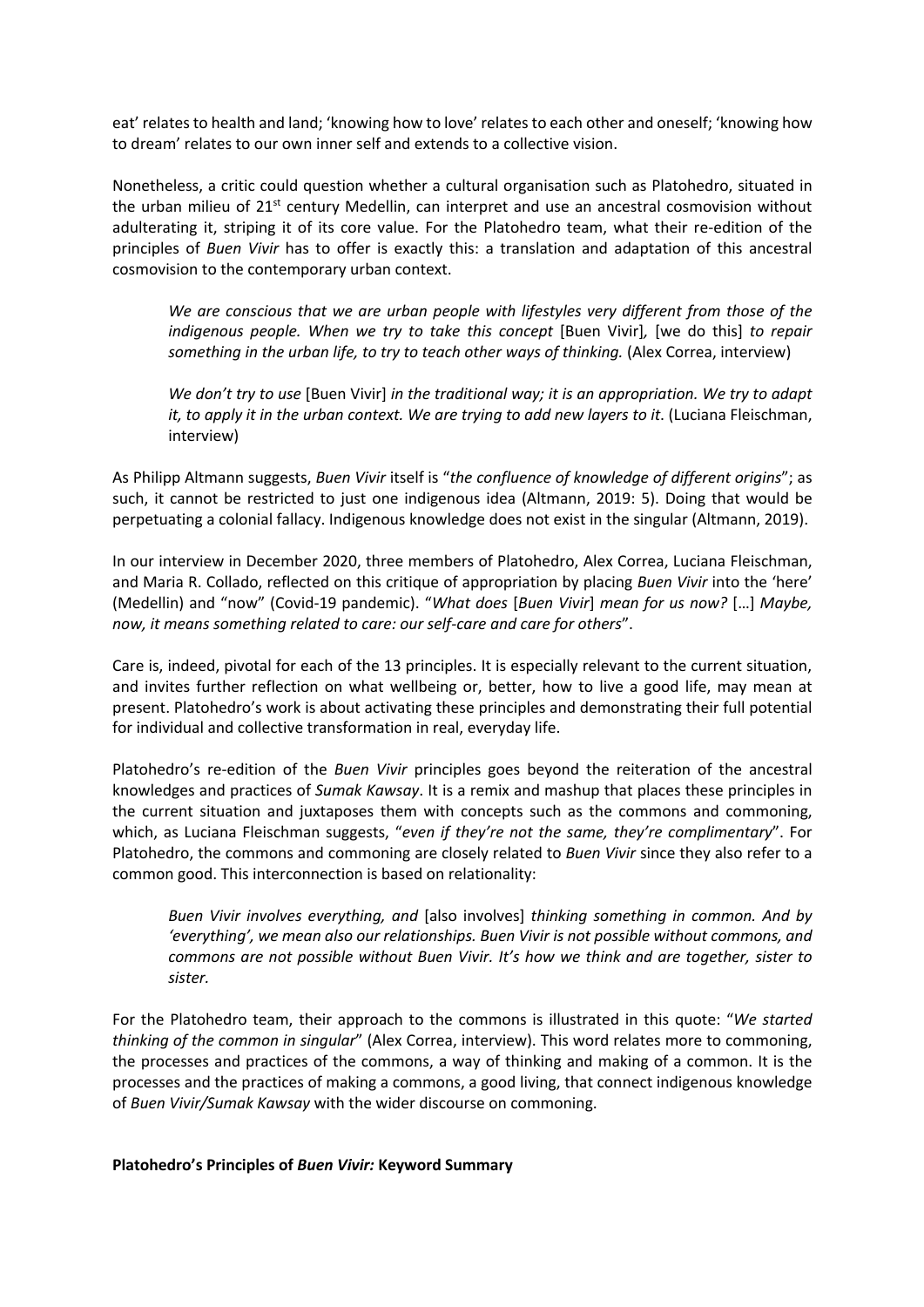- The route is taken with others
- In a relationship with the environment
- Human and non-human, tangible and intangible resonate with each other
- Harmonious resonance
- Tools become a form of support for knowing each other
- Other forms of collaboration, common and free
- Actions, including self-care, become a political existence
- To understand the collective, to think from the collective
- "Love for what we do is the engine of our work"
- Think collectively, build a collective intelligence
- Love means always seeking wellbeing
- Listening to the rhythm
- Collective construction
- Gratitude and generosity
- "*The journey leads us to the construction of other possible worlds, materializing new realities based on dignity and harmony*"

## **Hacking the Principles, Establishing a Connection:** *Buen Vivir* **Radio Sessions**

To evaluate and reflect further on the re-edition of the *Buen Vivir* principles, Platohedro asked their wider network of collaborators, friends, and local activists to add their own layers of interpretation, "*so* [that] *it's not only our voice but other voices too*" (Alex Correa, interview). They invited 13 people, including local artists, educators, dancers, scholars, activists, and art collectives and individuals from their wider network across Latin America to participate in individual sessions on a digital community radio. Each person was invited to discuss and reflect on one principle of *Buen Vivir.* According to the Platohedro team, they hacked other perspectives to add extra layers to these principles. For Platohedro, this is, in fact, a key working method when collaborating with others: "*We always work like that in Platohedro, using self-reflection, and then putting it into dialogue with others, with a broader audience and participants"* (Luciana Fleischman, interview).

If the re-edition of the *Buen Vivir* principles was a method that enabled the Platohedro team to maintain its cohesion and to continue working and being together, the radio sessions were an extension of this gesture of care: checking-in for others in the wider Platohedro network. The radio sessions became the way to stay connected during the lockdown and the uncertainty of the Covid-19 pandemic in Medellin and across the continent. Platohedro contacted their guests via WhatsApp with the request for a 2–3-minute audio recording of their reflections on one selected *Buen Vivir* principle. Luciana Fleischman, the Platohedro's Residencies Programme Coordinator, invited resident artists, while Alexander Correa, the Executive Director, invited members of local social activist and pedagogical groups and organisations. All 13 guests accepted the invitation. According to Alexander Correa, this acceptance was due to the bonds of trust developed through long-standing relationships and successful collaborations in the past. As he said, Platohedro used their "*resources and connections*".

## *Buen Vivir* **Radio Sessions: Keyword Summary**

- Alternative economies
- Interspecies relations: living well with viruses, stones, minerals, and everything that makes this universe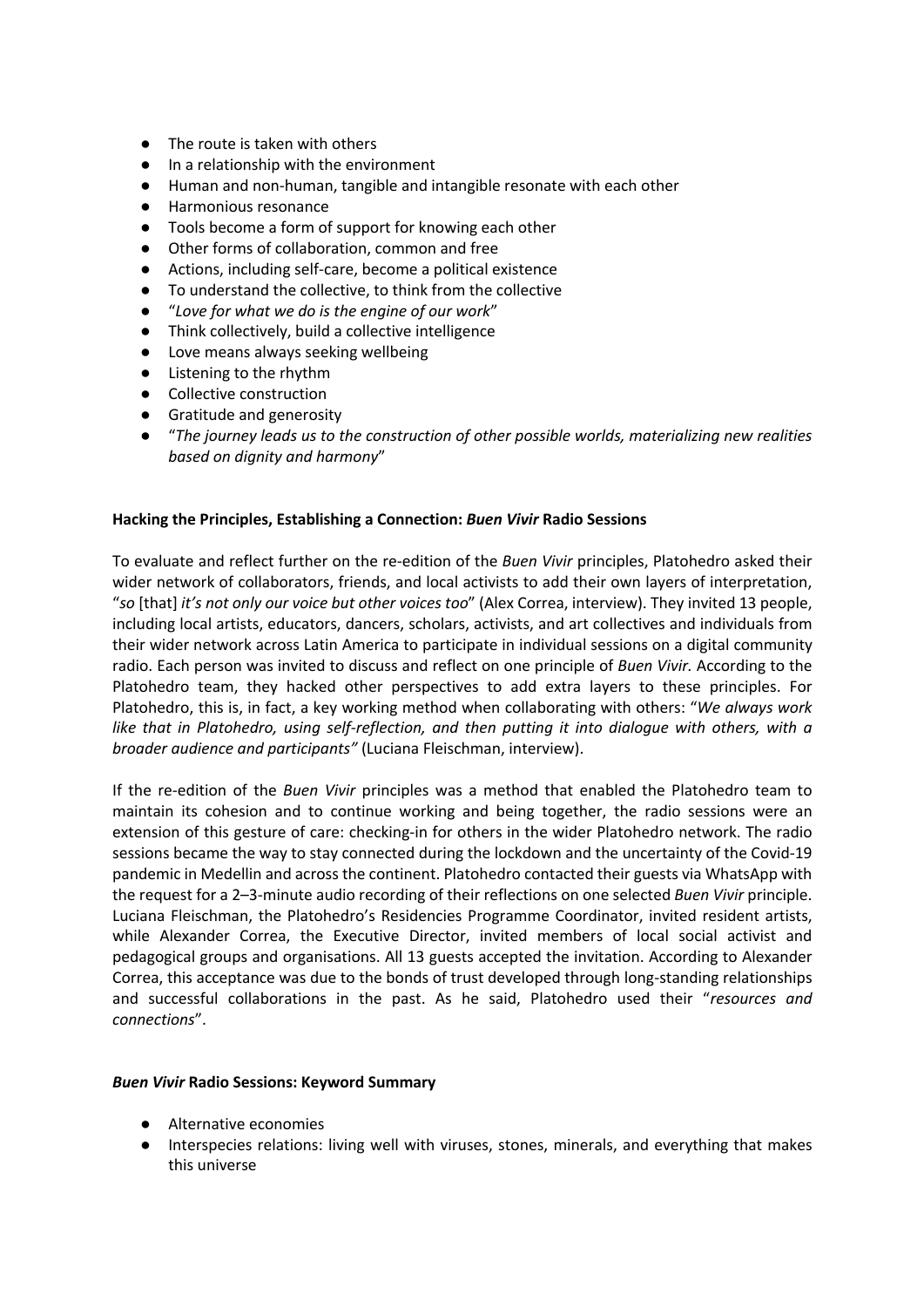- Collaborative work for the creation of a common ground
- Observation and active listening (listening with intension)
- Meditation as a revolutionary act
- *Buen Vivir* exists in connections
- Andean Futurotopia as a relation with the systems of life entwined with technology
- The challenge of the pandemic for city rhythms and sounds
- Allowing conflict resolution through non-violent communication
- Connect with ourselves
- The walk as a musical sound journey
- Inner journeys of self-reflexivity
- Feeling the body as a territory (the biological and cultural body)
- New possible ways of transformation
- Balance with the planet
- Conscious reciprocity: to give and to receive extending to all relationships, including that with the environment

#### **Using Radical Imagination, Playing with Machines:** *Homemade Anomaly Antenna*

The final text produced by Platohedro for the *Power to the Commons!* project was titled: '*Homemade Anomaly Antenna'*. Written collectively by Alexander Correa, Maria R. Collado, and Oscar Narvaez, this work is about Platohedro during this time. It incorporates thoughts about what is emerging at this moment, and experiments on the activation of the *Buen Vivir* principles. Focusing specifically on the principle of 'knowing how to work', *Homemade Anomaly Antenna* presents an opportunity to experiment with a different way of working together by "*thinking from the collective*".

Radical imagination was the key tool for developing these ideas and the text. Radical imagination is a paradigm shift, a complete re-invention of the familiar, and a thinking of things unthought of. It is a powerful tool for seeking social change and imagining a different world (artscollaboratory.org). Radical imagination is a collective activity, produced through dialogic encounters; as such, it is "*our capacity to conceive of the world as it might be* otherwise*" (*Khasnabish 2020 online).

In *Homemade Anomaly Antenna*, the team used radical imagination to design and experiment with faked machines: "[to] *imagine that this machine works in a different way;* [to] *try to play and think of a different way to relate with the natural*" (Alex Correa, interview). The reference to 'the natural' is crucial here, as the creative reimagining of the relationship between humans, non-humans, and nature is at the core of the *Homemade Anomaly Antenna* experiment. This echoes *Sumak Kawsay*'s core principle: the harmonious coexistence of all within Mother Nature (*Pachamama*). The *Homemade Anomaly Antenna* is "*an installation made of plastic, of fungi. It may look crazy, but it's not. It's a provocation to think of a much wider dialogue, beyond just humans – of all ecosystems around us"* (Maria R. Collado, interview). Interestingly, in this analogy, nature is represented by a machine. Technology is perceived by reference to the natural, through the metaphor of technology as an organism made of different particles – plastic and fungi – and through its mechanics that ensure that it functions harmoniously.

Maria R. Collado also refers to a "*radical poetic action*", a metaphor whereby otherwise parasitical entities – both natural and artificial, such as fungi and plastic – live together in equilibrium, forming an assemblage. This metaphor of a machine that only works when different particles assemble together presents an analogy to the indigenous cosmovision. "*If we want to go further, we need to think with others*". This provocation is, therefore, a step further from Do-It-With-Others (DIWO), which is rather anthropocentric, to imagining alternative worlds and futures that are made possible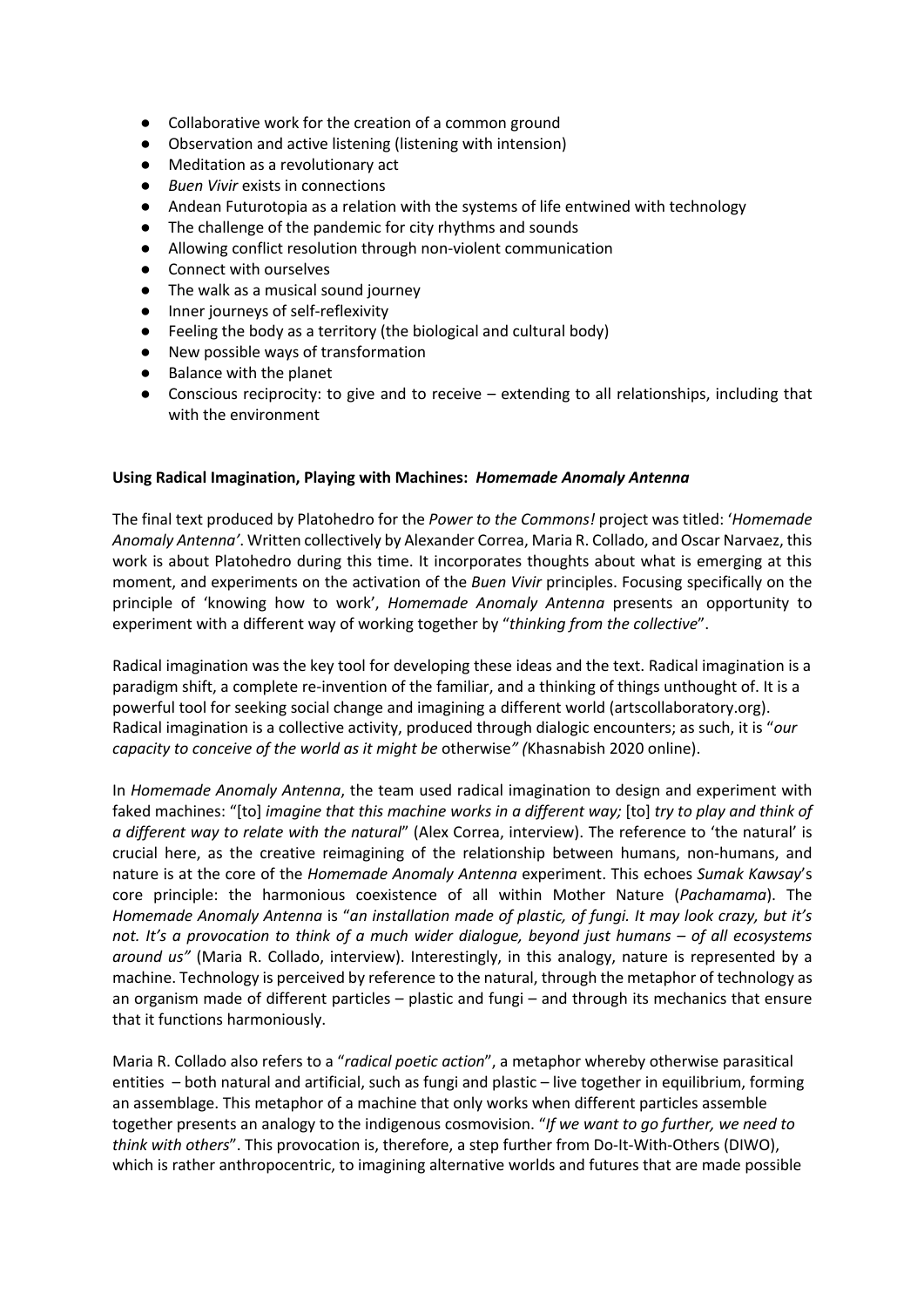only by Thinking-With-Others (TWO), by a dialogue between humans, more-than-humans, and nature. TWO may, therefore, be analogous to Acosta's prposition that *Buen Vivir* is "*an opportunity to collectively design new forms of living*" (Acosta, 2012: 195).

Lastly, *Homemade Anomaly Antenna* presents an opportunity to reflect on commoning as well. As Maria R. Collado puts it, referring to the processes and the tools used to collectively imagine and write about this machine, "*there is something inside this text that's about commoning: how we built it*".

## *Homemade Anomaly Antenna***: Keywords Summary**

- Radical imagination
- Other futures
- Digital communities
- Collective work
- New economic models
- Dystemic crisis
- Parasites
- Experimentation
- Networks
- Patriarchy
- Degrowth
- DIY and DIWO
- Anthropocene
- Machines
- Technology

# **Another Layer, Another Tool: TWO (Think-With-Others)**

Tools and tooling are at the very core of Platohedro's work. The Platohedro team use, experiment with, design, and share tools "*for working together, from radical imagination to creative actions, collective collaborations* […] *for bringing new ideas*" (Luciana Fleischman, interview). The use of tools became even more pertinent for them during the Covid-19 pandemic. As Alex Correa describes, "*when the pandemic started, we were worried how we could continue living, how we could continue this Buen Vivir way of thinking. So, we tried to incorporate more tools in this concept*".

In the three works, the key tool used by Platohedro was Thinking-With-Others (TWO). TWO informed the process and stages of the re-imagining of the *Buen Vivir* principles, as well as the radio sessions, where the Platohedro team invited their extended network to reflect together upon those principles, and *Homemade Anomaly Antenna*.

*The most important thing in all these processes is to think together in another way. We learned that working with affection is better. It requires another rhythm, another way of doing, that is collective and collaborative.* (Maria R. Collado, interview)

The current Covid-19 pandemic provided a fertile ground for activating the *Buen Vivir* principles in real life. As Luciana Fleischman remarked in the interview, "[the Covid-19 pandemic] *helped us to understand and imagine the needs that right now are urgent in our city*". The principle of 'knowing how to eat well' stimulated the reappraisal of the importance of apppropriate food and nurturing in the current situation, and drove collective action for the distribution of such food to people who need it in Medellin. *Buen Vivir* was thus transformed into political praxis of solidarity and mutual aid.

To conclude, Platohedro's re-edition of the principles *of Buen Vivir* is a dynamic process that translates ancestral knowledge to the present urban condition reflectively and creatively. By doing so, it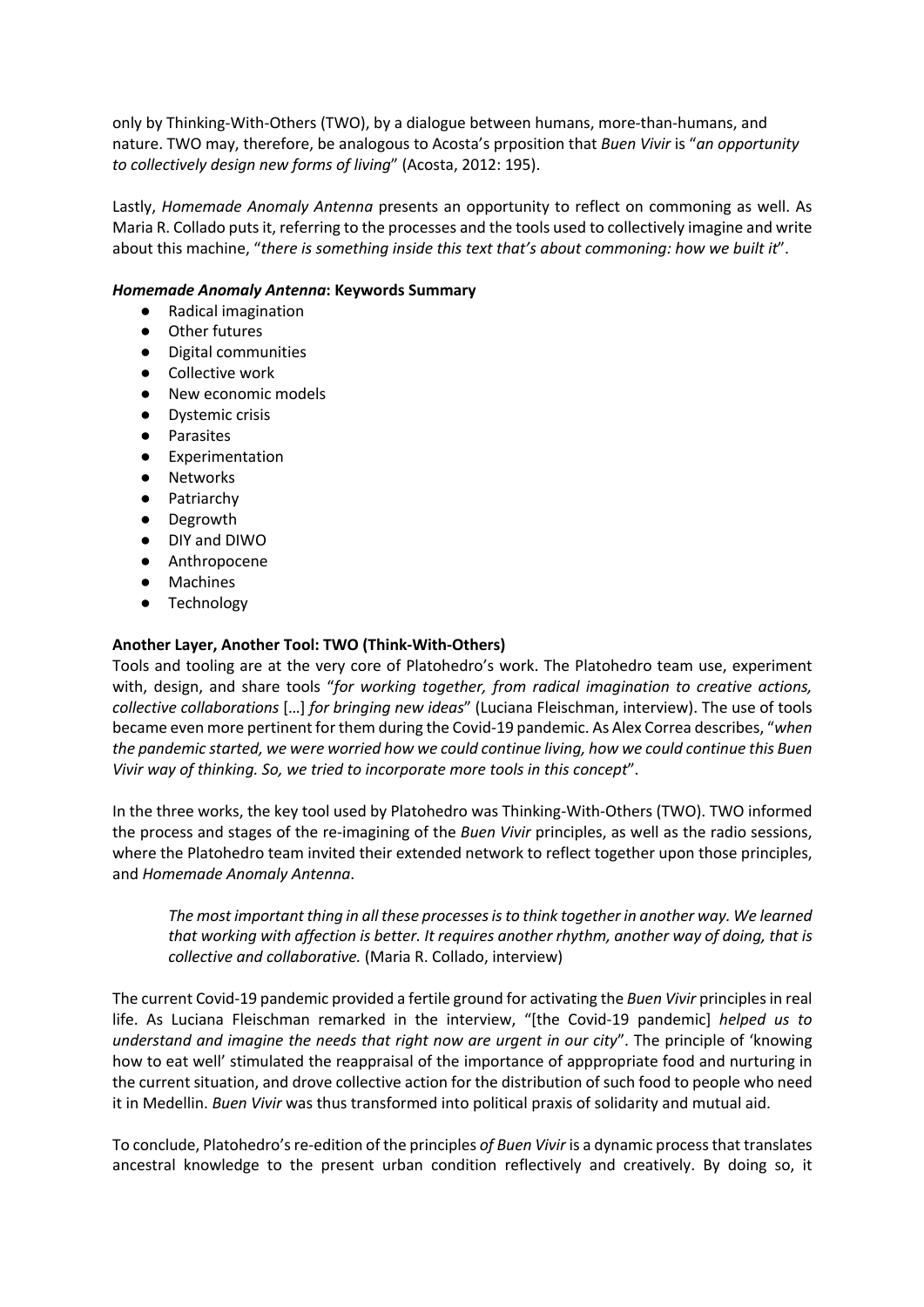becomes an opportunity to imagine another world together. Platohedro's gift is a reflective toolkit of principles of communal wellbeing that others can also rework and deploy. The process of thinkingwith-others (TWO), for instance, can enable us to learn through unlearning, allow for difference within multivocality, listen with intension to others' stories, understand how to care for each other, and open new dialogues between us all: humans, more-than-humans, and nature.

## **Meta-ethnographic Keywords:**

More-than-humans Appropriation/mutation Affective infrastructures Care Collective work (*minga*) Network Reflection Pluriversal Speculative thought Relationality Technology Horizontality Future Transformation Journey Free Culture Memories Pandemic

> Dr. Penny Travlou Edinburgh School of Architecture & Landscape Architecture The University of Edinburgh

## **REFERENCES**

Acosta, A. (2012) Buen Vivir: An Opportuninity to Imagine Another World. Heinrich Böll Foundation (ed.) *Inside a champion: An Analysis of the Brazilian Development Model*. https://www.boell.de/sites/default/files/Inside A Champion Democracy.pdf#page=194, pp. 192 – 210.

Altmann, P. (2019) The Commons as Colonisation – The Well-Intentioned Appropriation of Buen Vivir. In *Journal of the Society for Latin American Studies. Bulletin of Latin American Research 2019*

Berlant, Lauren. 2016. The Commons: Infrastructures for Troubling Times\*. *Environment and Planning D: Society and Space* 34(3): 393–419. doi: https://doi.org/10.1177/0263775816645989

Boff, L. (2009). *"¿Vivir mejor o 'el Buen Vivir'?" Revista Fusión. Abril*. Available at: http://www.revistafusion.com/20090403817/Firmas/Leonardo-Boff/ivivir-mejor-o-el-buen-vivir.htm

Bollier, D. and Helfrich, S. (Eds) (2015) *Patterns of Commoning*. Amherst, MA: The Commons Strategy Group/Off the Commons Books.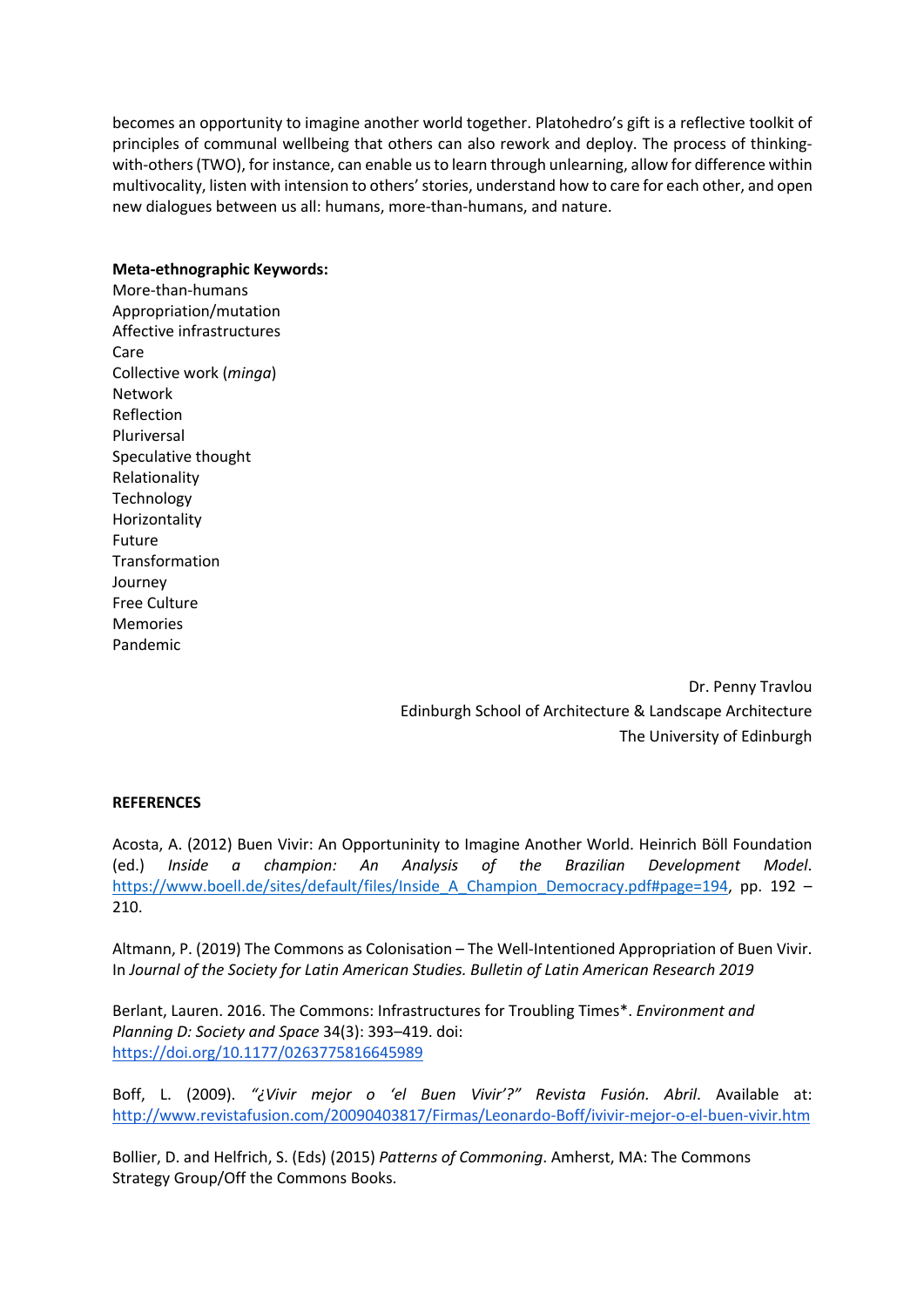Bollier, D. and Helfrich, S. (Eds) (2014) *The Wealth of the Commons: A world beyond market & state*. Heinrich Böll Foundation http://wealthofthecommons.org

Congreso Cultura Viva (2013) *Declaracion de La Paz*. 1er Congreso LationoAmericano Cultura Viva Comunitaria, 17 – 20 May 2013.

https://drive.google.com/file/d/0B0bkjahwcYzWMG9qT211eUxtOEE/view?fbclid=IwAR0hG7oZG02r dz8ITx4KkexIPCRqP7u7MRIuyUkPvn\_k70ORdKOYOWQqdIA

Garcia Zarran, Libe, Evelyne Ledoux-Beaugrand, and Lauren Berlant. 2017. Affective Assemblages: Entanglements and Ruptures-An Interview with Lauren Berlant. *Atlantis: Critical Studies in Gender, Culture & Social Justice* 38(2): 12-17.

Gerlach, M. (2019) The Concept of "Buen Vivir" and the Social Work Profession. *Journal of Human Rights and Social Work*, vol. 4: 116–118. https://link.springer.com/article/10.1007/s41134-018-0081-4

Grosfoguel, R. (2015) 'Del extractivismo económico al extractivismo epistémico y ontológico'. *Revista Internacional de Comunicación y Desarrollo* 4: 33–45.

Harvey, D. (2011) The Future of the Commons. In *Radical History Review*, vol. 109. https://davidharvey.org/media/Harvey\_on\_the\_Commons.pdf

Khasnabish, A. (2020) Ecologies of the Radical Imagination. In *Information, Communication & Society*, vol. 13: 12. https://www.tandfonline.com/doi/abs/10.1080/1369118X.2019.1631368?journalCode=rics20

Lefebvre, H. (1996) *Writings on Cities*. Oxford: Blackwell.

Linebaugh, P. (2008). *The Magna Carta Manifesto: Liberties and Commons for All*. Berkeley: California University Press.

Ostrom, E. (1990) *Governing the Commons: The Evolution of Institutions for Collective Action.* Cambridge: Cambridge University Press.

Rapid Tranisition (2018) *Buen Vivir: The Rights of Nature in Bolivia and Ecuador* https://www.rapidtransition.org/stories/the-rights-of-nature-in-bolivia-and-ecuador/

Prada Alcoreza, R. (2013). Buen Vivir as a model for state and economy. In M. Lang, L. Fernando, & N. Buxton (Eds.), *Beyond development. Alternative visions from Latin America. Permanent working group on alternatives for development*. Amsterdam: Transnational Institute/ Rosa Luxemburg Foundation.

Ristau, J. (2011). What is Commoning, Anyway? Activating the power of social cooperation to get things done-- and bring us together. *On the Commons,* 3 March 2011. Retrieved from http://www.onthecommons.org/work/what-commoning-anyway#sthash.6oYDUwk8.dpbs